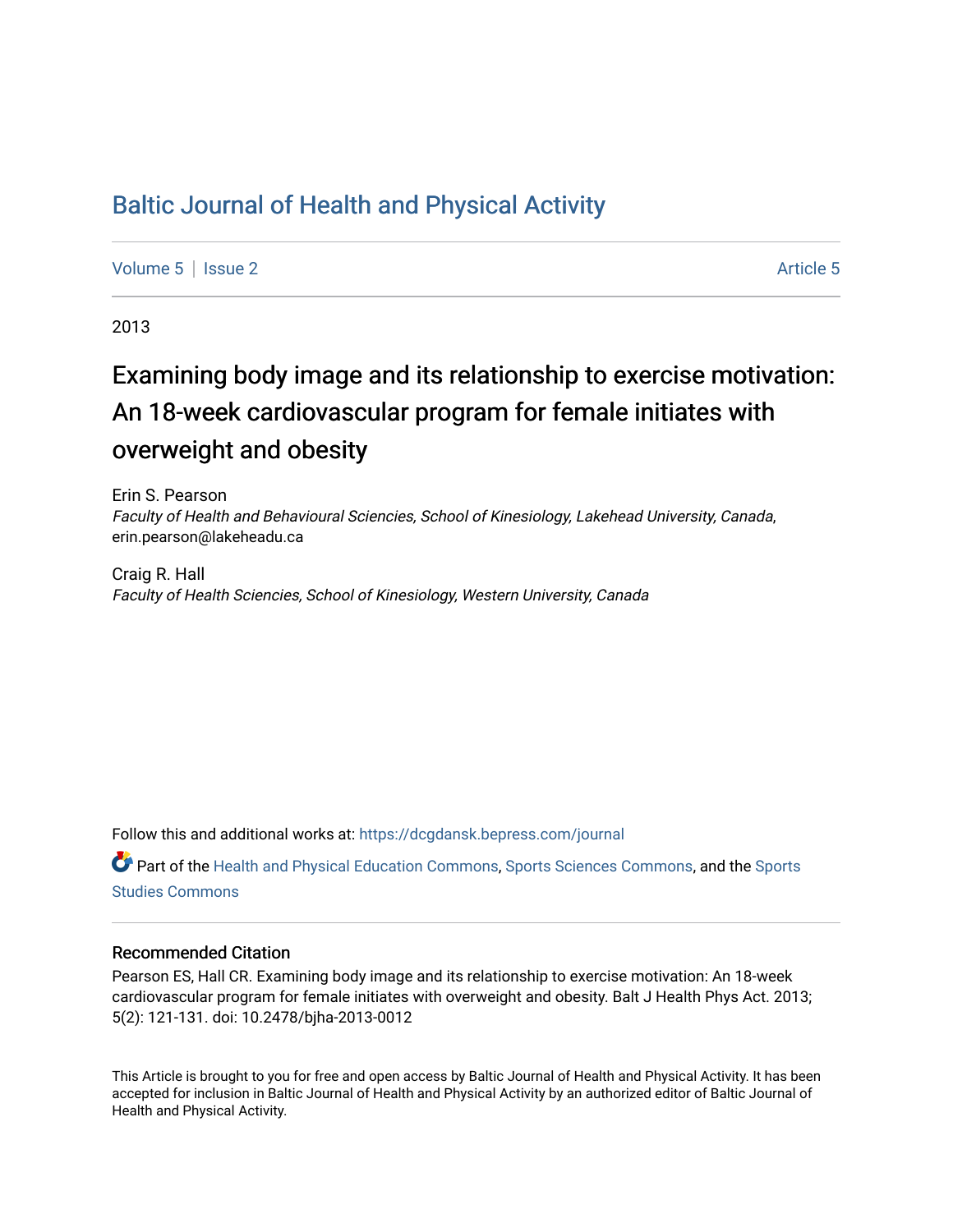

DOI: 10.2478/bjha-2013-0012

|                                                                                                                                                                                                                                                                                   | <b>Examining body image and its relationship</b><br>to exercise motivation:<br>An 18-week cardiovascular program for female<br>initiates with overweight and obesity                                                                                                                                                                                                                                                                                                                                                                                                                                                                                   |
|-----------------------------------------------------------------------------------------------------------------------------------------------------------------------------------------------------------------------------------------------------------------------------------|--------------------------------------------------------------------------------------------------------------------------------------------------------------------------------------------------------------------------------------------------------------------------------------------------------------------------------------------------------------------------------------------------------------------------------------------------------------------------------------------------------------------------------------------------------------------------------------------------------------------------------------------------------|
| <b>Authors' Contribution:</b><br>A - Study Design<br>B - Data Collection<br>C - Statistical Analysis<br>D - Data Interpretation                                                                                                                                                   | Erin S. Pearson <sup>1 (ABCDEF)</sup> , Craig R. Hall <sup>2 (ACDEG)</sup><br>Faculty of Health and Behavioural Sciencies, School of Kinesiology, Lakehead Uni-                                                                                                                                                                                                                                                                                                                                                                                                                                                                                        |
| E - Manuscript Preparation<br>F - Literature Search<br>G - Funds Collection                                                                                                                                                                                                       | versity, Canada<br><sup>2</sup> Faculty of Health Sciencies, School of Kinesiology, Western University, Canada                                                                                                                                                                                                                                                                                                                                                                                                                                                                                                                                         |
|                                                                                                                                                                                                                                                                                   | Key words: body image; exercise motivation; physical activity; women; over-<br>weight/obesity                                                                                                                                                                                                                                                                                                                                                                                                                                                                                                                                                          |
|                                                                                                                                                                                                                                                                                   | <b>Abstract</b>                                                                                                                                                                                                                                                                                                                                                                                                                                                                                                                                                                                                                                        |
| <b>Background:</b>                                                                                                                                                                                                                                                                | A healthy body image is related to better psychological well-being and can also im-<br>pact one's likelihood to engage in health promoting behaviours such as exercise. To<br>date, there has been a paucity of research investigating the relationship between<br>body image and Self-Determination Theory's motivational regulations as a function of<br>exercise participation. The purpose of this study was to examine these constructs                                                                                                                                                                                                           |
|                                                                                                                                                                                                                                                                                   | over the course of an 18-week cardiovascular-based program for female initiates                                                                                                                                                                                                                                                                                                                                                                                                                                                                                                                                                                        |
| <b>Material/Methods:</b>                                                                                                                                                                                                                                                          | aged 18-45 with overweight and obesity.<br>Participants ( $n = 37$ ; mean weight = 83.8 kg; mean waist circumference = 38.3<br>inches) were provided with a personalized exercise program and asked to complete<br>the Multidimensional Body-Self Relations Questionnaire and the Behavioural Regula-<br>tions in Exercise Questionnaire-2 at four different time-points (i.e., baseline and every<br>six weeks).                                                                                                                                                                                                                                      |
| <b>Results:</b>                                                                                                                                                                                                                                                                   | Significant improvements to body image constructs were observed over time indicat-<br>ing that feelings of satisfaction with aspects of appearance, as well as physical attrac-<br>tiveness were enhanced (e.g., Appearance Evaluation, p<0.001, $\eta^2$ = 0.59). Partici-<br>pants also felt increasingly invested in being physically fit up to week 12 of the pro-<br>gram (e.g., Fitness Orientation, p<0.01, $\eta^2$ = 0.19). Significant relationships were ob-<br>served between appearance-related body image and the more self-determined forms<br>of exercise motivation (e.g., Body Areas Satisfaction and Intrinsic Regulation, r= 0.50, |
| <b>Conclusions:</b>                                                                                                                                                                                                                                                               | $p = 0.001$ ).<br>Implications of focusing on these variables within physical activity interventions are<br>discussed and underscore the important role that body satisfaction plays with respect<br>to exercise motivation in this particular population.                                                                                                                                                                                                                                                                                                                                                                                             |
| Word count: 4,880                                                                                                                                                                                                                                                                 |                                                                                                                                                                                                                                                                                                                                                                                                                                                                                                                                                                                                                                                        |
| Tables: 3<br>Figures: 0                                                                                                                                                                                                                                                           | Received: November 2012<br>Accepted: May 2013                                                                                                                                                                                                                                                                                                                                                                                                                                                                                                                                                                                                          |
| References: 59                                                                                                                                                                                                                                                                    | Published: June 2013                                                                                                                                                                                                                                                                                                                                                                                                                                                                                                                                                                                                                                   |
| <b>Corresponding author:</b><br>Erin Pearson, Ph.D.<br><b>Assistant Professor</b><br>Faculty of Health and Behavioural Sciences<br>School of Kinesiology, Lakehead University<br>Thunder Bay, Ontario, CANADA P7B 5E1<br>Phone: 807-343-8481<br>E-mail: erin.pearson@lakeheadu.ca |                                                                                                                                                                                                                                                                                                                                                                                                                                                                                                                                                                                                                                                        |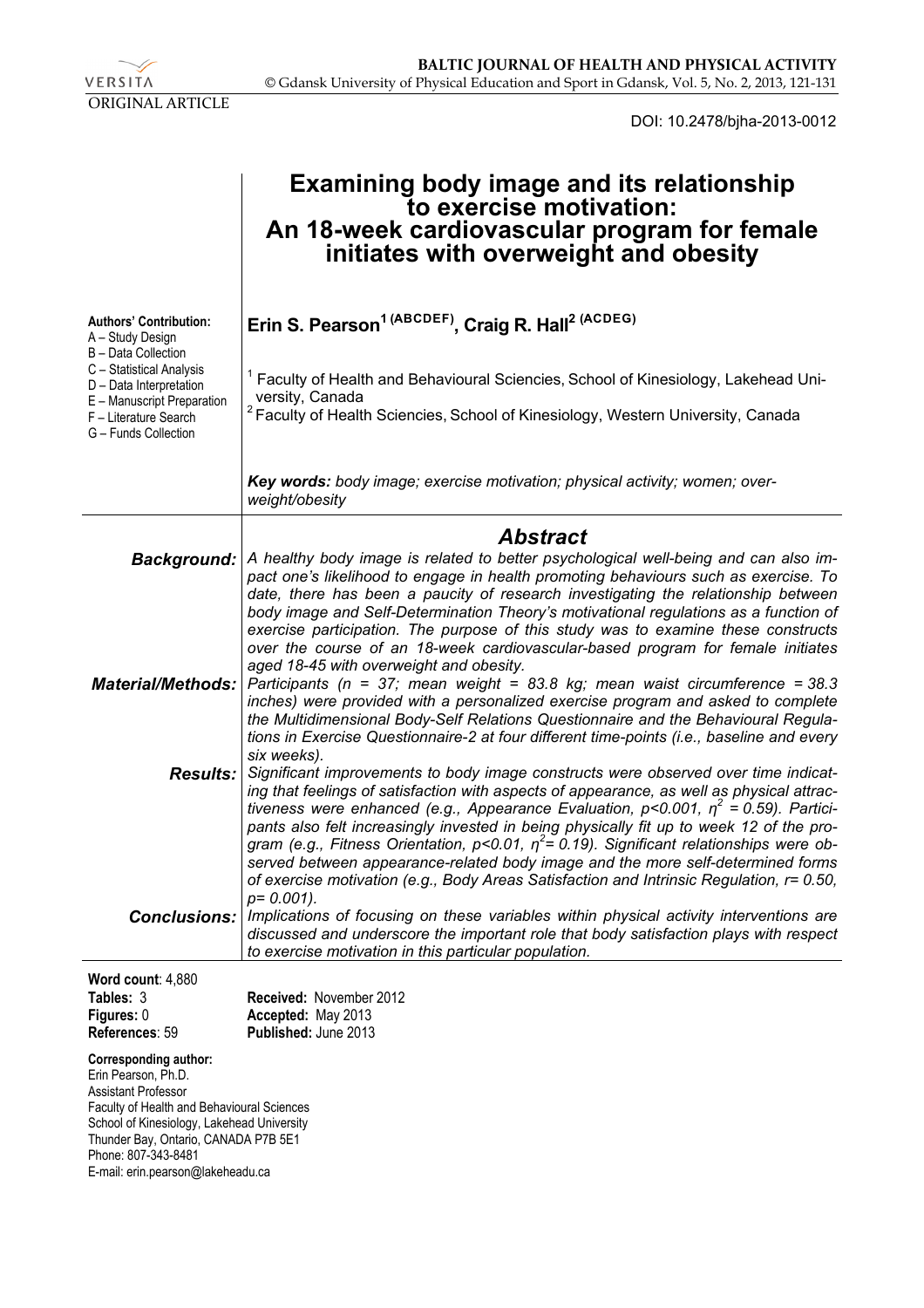# **Introduction**

Despite the fact that the benefits of regular physical activity have been well established [1, 2, 3], a significant portion of the population fails to engage in the activity levels necessary to elicit positive health outcomes [4]. Among Canadians, 52% are considered inactive: a trend that is more prevalent among women than men [4]. For those who do begin an exercise program, attrition rates approximate 50% within the first 6 months [5]. One marked consequence of a physically inactive lifestyle is weight gain [6]. In fact, overweight and obesity have become a major public health concern, identified as risk factors for a multitude of chronic and non-communicable diseases [7, 8, 9]. Thus, a need exists to investigate the determinants regarding physical activity participation among those who fall beyond a healthy weight range, and this is especially the case among women.

Although a number of studies have examined the physiological co-morbidities associated with excess body weight, the impact on psychological health is less understood [10, 11, 12]. One construct that has been identified as a salient psychosocial consequence and predictor of overweight and obesity is negative body image [13, 14]. Defined as multi-dimensional, body image reflects one's self-perceptions and attitudes toward his/her body, particularly in relation to its appearance [15, 16]. Women have been shown to be more dissatisfied with their bodies than men [10]; it has been estimated that 45% of women are making an effort to lose weight at any given time [17], and this value increases to 60% for those who are overweight [18]. In light of the societal aesthetic standard of a lean and toned body that has been set for women [19, 20], it is not surprising that the desire for an approved appearance has been cited frequently as a motivator for weight loss [21, 22]. As women become more exposed to images of this thin ideal, they often begin to internalize this standard so that it becomes the reference point against which they judge themselves. Changing one's physique in an effort to meet this ideal can be challenging, and efforts are rarely successful [23], which can lead to a negative body image [20].

Because negative body image has been associated with detrimental outcomes including emotional distress, anxiety, depression, and eating disorders [24], it has been suggested that there is a need for the development of interventions which address the increasing number of individuals with body image difficulties [25].

A healthy body image is related to better psychological well-being; more specifically, it has been correlated positively with improved self-esteem [26] and can also impact one's motivation to engage in health promoting behaviours[27].Exercise is one intervention that has been identified as a practical, cost-effective, and very accessible means to ameliorate negative body image [24, 28, 29]. Based on their meta-analysis, Campbell and Hausenblas [24] argued that enhanced perceptions of body image may occur because an individual feels that his/her body is improving through the exercise experience. In light of the fact that greater body disturbance has been associated with higher adiposity [30], it stands to reason that interventions seeking to target overweight and obesity should examine body image through the inclusion of an exercise-based component. In doing so, it is important to consider mechanisms which may assist in elucidating the relationship between exercise and body image; gaining a greater understanding of the motives (e.g., health, appearance, fitness, weight loss) underlying exercise participation and adherence is of particular concern [31].

Theories of motivation such as self-determination theory (SDT) are useful for investigating the psychological antecedents and influences of exercise behaviour in intervention settings [32]. SDT [33, 34, 35, 36] focuses on the causes and processes through which individuals acquire motivation for initiating and maintaining behaviours over time [33, 37]. A major component of SDT is a continuum which contains distinct types of motivation that are differentiated by the extent to which they are self-determined or autonomous, versus non-self-determined or controlled [33]. According to this theory, experiencing self-determination is an important requirement for long-term maintenance of behaviours. As behaviours are performed more autonomously, the degree to which they are engaged in with a sense of choice or volition also increases. *Amotivation,* found at the left end of the continuum, represents a state of lacking the intention to engage in a behaviour [33]. To its right are four extrinsically motivated behavioural dimensions which range in their degree of autonomous regulation and are typically induced by elements found outside of the individual (e.g., rewards).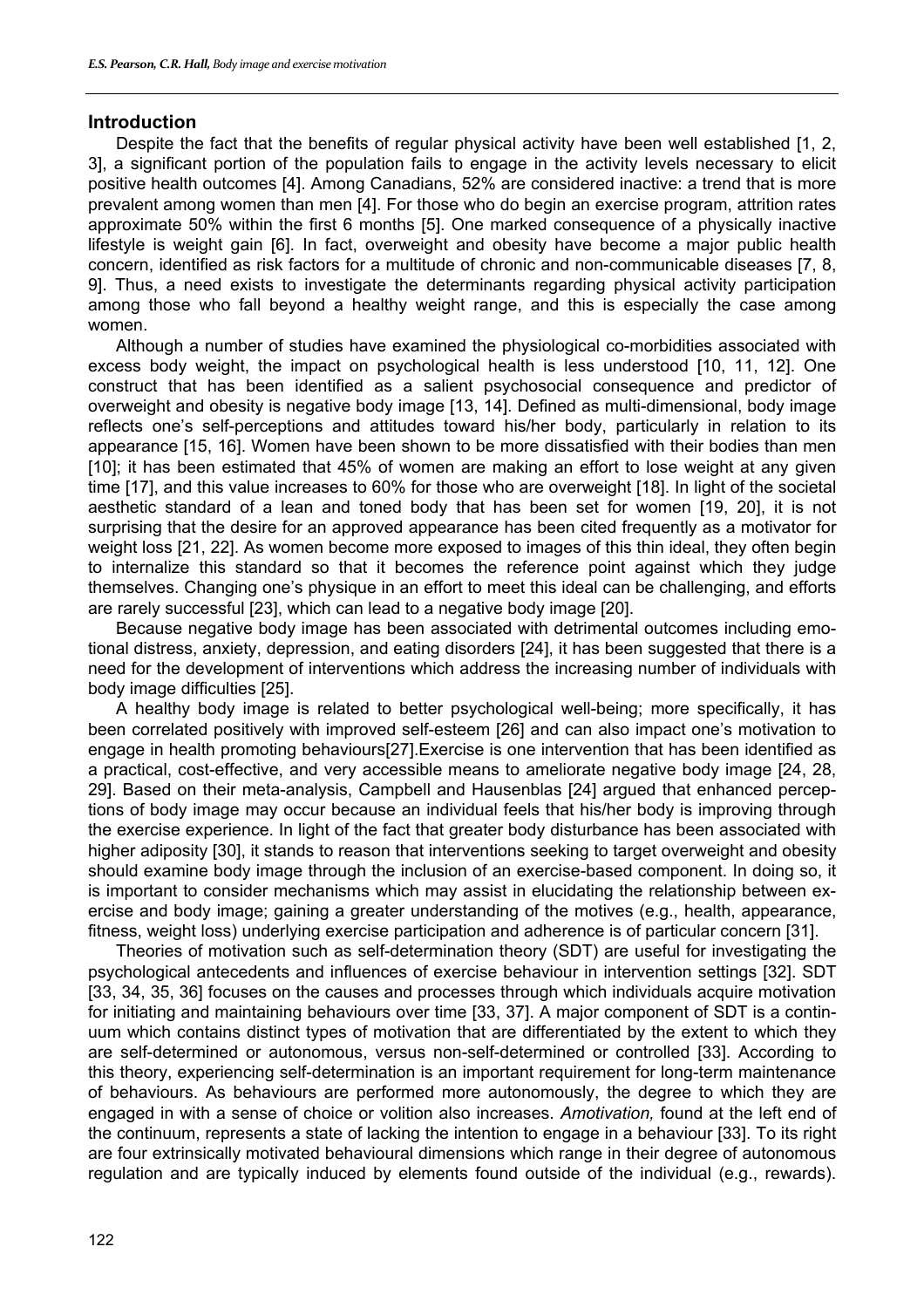These include: *external regulation* (one's engagement in a behaviour for the purposes of satisfying some type of separable outcome), *introjected regulation* (a behaviour is performed to enhance selfesteem or alleviate self-imposed feelings of pressure), *identified regulation* (derived from a sense of motivation towards attaining a personal goal; the action itself is valued although may not be inherently enjoyable), and *integrated regulation* (a behaviour is performed by choice or for instrumental reasons in order to confirm one's sense of self). To the far right of the continuum is *intrinsic motivation* which is achieved when individuals derive genuine pleasure or satisfaction as a result of engaging in a behaviour [32, 33, 36]. For a full description and visual representation of SDT, please refer to Ryan and Deci's paper [33].

Research has examined the role of SDT's utility with respect to health behaviour change. In exercise, when compared with individuals who are externally controlled for an action, it has been found that those who possess authentic, intrinsic motivation to complete an action have greater interest and confidence resulting in enhanced performance, persistence, self-esteem, and general well-being [33, 38]. In a physical activity context, Teixeira et al. [39] found that the strongest predictor of long-term results (i.e., weight loss and continued participation) was an increase in intrinsic motivation. Quite often, individuals who begin to exercise for external appearance reasons gradually alter their motives and begin to exercise for physiological and psychological well-being [40]. Given that concerns about body image are frequent motivators for beginning an exercise program [41], not to mention the fact that people often begin to exercise for appearance reasons but alter their motives as they continue exercising [40], examining the role of motivation would seem to be an important consideration when investigating factors associated with the body image-exercise relationship.

To date, there has been a paucity of research investigating the mechanisms behind exerciseinduced body image changes over an extended period of time. In addition, women are motivated frequently to begin an exercise program for appearance-related reasons and little is known regarding how these motives change over time with respect to body image. Therefore, the purpose of the present study was to examine changes in body image and motivational regulations over the course of an 18-week cardiovascular-based program intended for female initiates, as well as the relationship between these two constructs. Because regular aerobic exercise, such as walking, can generally be incorporated into one's lifestyle [22, 42] and has been shown to produce elevations to mood, enhanced feelings of mastery and control, as well as improved self-esteem [43], it was determined that the present study would incorporate a cardiovascular-based intervention. It was expected that improvements to body image would occur over time [23, 24]. The research examining the relationship between body image and motivational regulations is limited; however, since exercising for autonomous motives is associated with positive psychological outcomes [44, 45, 46], it was hypothesized that enhancements to body image would be related inversely to the less selfdetermined regulations (i.e., amotivation, external, and introjected regulation) and positively to the more self-determined regulations (i.e., identified regulation and intrinsic motivation) over the course of the intervention.

# **Material and methods**

# **Participants**

Eighty women were recruited to take part in the study  $\ell$  mean (M) age = 33.4 years, standard deviation (SD) = 7.6]. Eligibility criteria required that participants had a Body Mass Index (BMI)  $\ge$ 25 kg/m<sup>2</sup> and were: (1) initiates (i.e., exercised once or less per week and wanted to begin an exercise program); (2) aged 18 to 45; (3) not pregnant; and (4) not on any type of formal diet. Those who met the inclusion criteria and wished to participate were booked for a baseline assessment. At this initial meeting with the researcher, each participant's height and weight was measured resulting in a mean baseline BMI of 29.02 kg/m<sup>2</sup>, SD = 4.71. Waist circumference (WC) was also measured at this time ( $M = 37.08$  inches,  $SD = 4.63$ ). The ethics review board of the university where the research was conducted approved the study and participants provided written informed consent prior to commencing the program. All aspects of the study were carried out in a private exercise laboratory facility located on the university campus.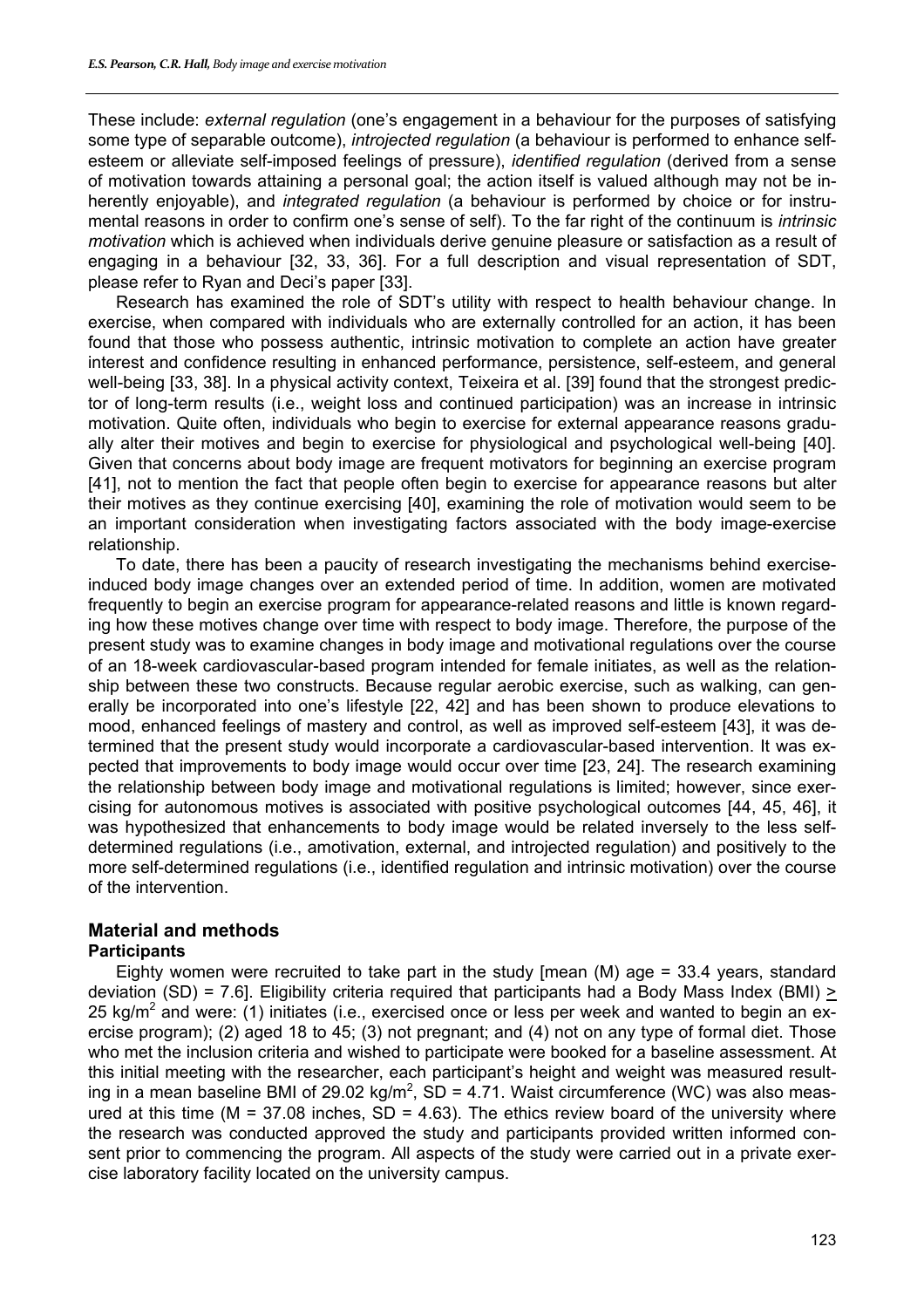# **Main outcome measures**

*The Multidimensional Body-Self Relations Questionnaire* (MBSRQ; [47, 48]). The MBSRQ is a well-validated measure that assesses attitudinal dispositions toward the physical self and has been used previously in overweight and obese samples [11, 13, 30]. The 69-items on the questionnaire comprise 10 subscales which measure evaluative, cognitive, and behavioural dimensions related to body appearance, health, and physical functioning [48]. For the purposes of the present study, five of the subscales pertaining to appearance, fitness, and body area satisfaction are reported. Questions were answered based on a 5-point rating scale describing multiple levels of agreement, satisfaction, or concern. A complete description for each of the subscales and their reliabilities can be found in Table 1.

*The Behavioural Regulation in Exercise Questionnaire-2* (BREQ-2; [49]). The BREQ-2 is a selfreport index of SDT's exercise regulations and contains five subscales which measure external, introjected, identified, and intrinsic regulation as well as amotivation. It should be noted that integrated regulation is not assessed by this instrument. Following the stem, "Why do you exercise?" participants responded to each item anchored at the extremes by (0) Not true for me and (4) Very true for me. Previous research has examined types of motivation in a physical activity context among women and individuals with overweight/obesity [e.g., 50, 51] and supported the BREQ-2's factor structure and subscale reliability (Cronbach's α≥0.73; [49]). The reliability ranges of the BREQ-2 subscales for the present study were acceptable (Amotivation,  $\alpha$  = 0.78–0.89; External regulation,  $α = 0.63-0.86$ ; Introjected regulation,  $α = 0.76-0.93$ ; Identified regulation,  $α = 0.61-0.85$ ; Intrinsic regulation,  $α = 0.84 - 0.94$ ).

Body composition<sup>1</sup>. Body composition was assessed using Dual-Energy X-Ray Absorptiometry(DXA) at baseline, and at weeks 6, 12, and 18. The GE DXA (Prodigy™, Lunar Corporation) machine used contains body composition software that provides a direct calculation of weight, total fat, and fat-free mass. Participants' height and waist circumference were measured by the researcher at baseline, and waist circumference was measured additionally at each successive time point (i.e.,weeks 6, 12, and 18).

Cardiovascular fitness. Each participant completed a sub-maximal fitness test which followed the general procedures outlined by The American College of Sport Medicine [52], and was conducted by a kinesiologist certified in fitness appraisal or a trained masters-level researcher.

# **Procedures**

Baseline assessment. Prior to commencing the cardiovascular exercise program, participants were provided with a detailed letter of information stating that the purpose of the study was to examine how an exercise program could influence exercise cognitions.Once informed consent was acquired, participants were asked to complete the demographic information form, MBSRQ, and BREQ-2; they were then directed to the cardio-respiratory suite to undergo a sub-maximal fitness test.

Exercise prescription. Previous studies have shown that in order to impact body image positively, the intensity of exercise needs to be moderate to high [23, 53]. The prescriptions involved in the present study were assigned in this vein with a view towards invoking improvements in physical function, fitness, and appearance. In addition, a recent meta-analysis [24] examining the impact of exercise interventions on body image revealed that greater exercise frequency per week resulted in larger effect sizes; however, no moderating effect for program length was observed (*M* length in weeks = 12.69). Given that a need for greater clarity pertaining to the dose-response relationship and psychological benefits of exercise exists [24], it was determined that a cardiovascular program of an 18-week duration would be implemented for the present study. Based on the results of her sub-maximal fitness test and the resting heart rate

 $\overline{\phantom{0}}$  1  $<sup>1</sup>$  Previous research has shown that improvements to body image can occur independent of physiological</sup> changes in an exercise context, and that changes to fitness play a minor role in explaining the effects of exercise on body image [29]. We conducted analyses for the present study which corroborated these findings, and therefore determined that the inclusion of these data was not necessary. Participant values for body composition and fitness have been reported in Table 2.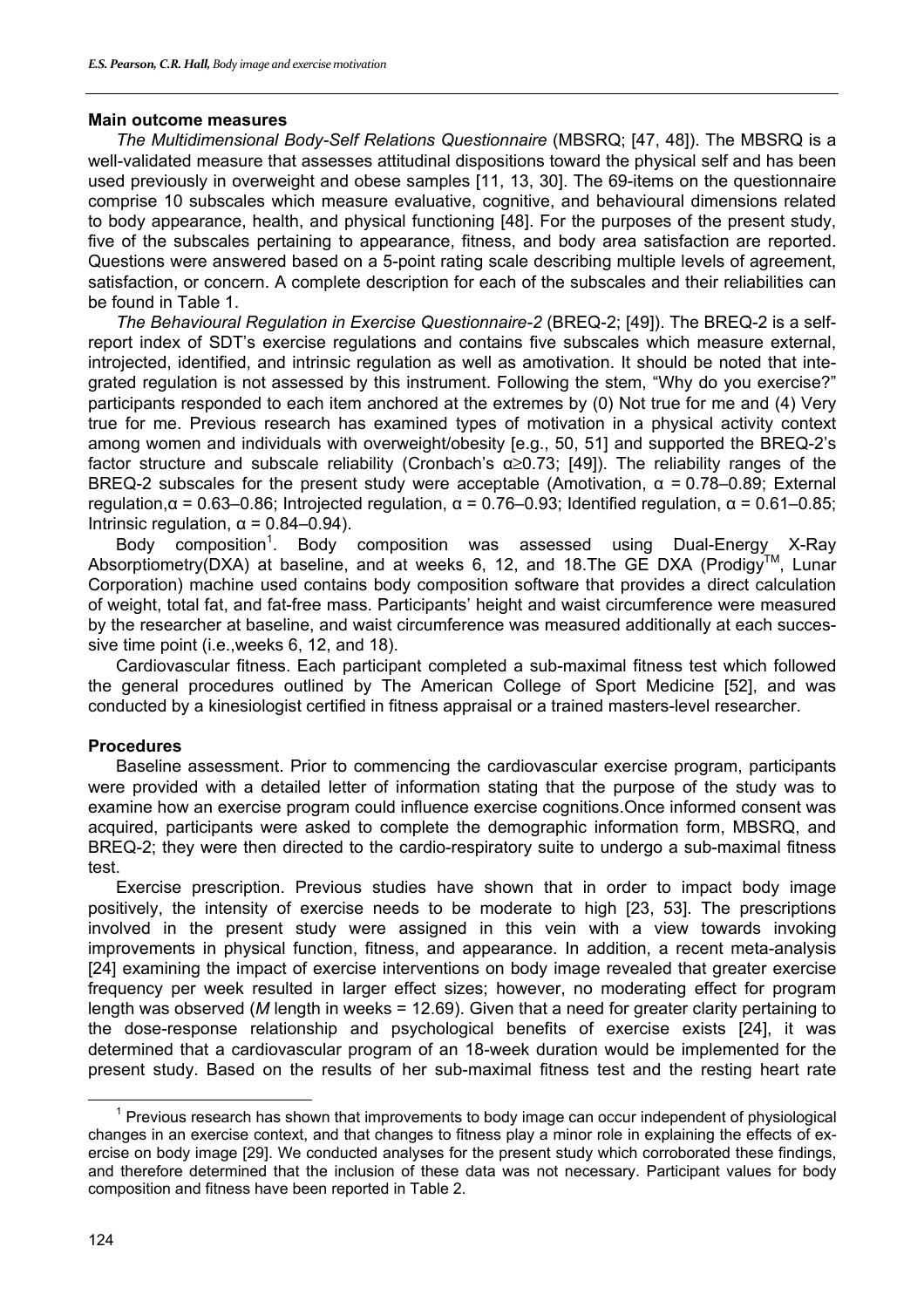value, each participant was given a personalized cardiovascular program created by a certified fitness trainer. The participants were asked to exercise for 30-45 minutes, three times a week, and to maintain an assigned, pre-determined target heat rate.The target heart rate range percentages were increased every 4-5 weeks beginning with a target heart rate within 50-60% of her heart rate reserve in week 1, progressing to a target heart rate of 60-70% of heart rate reserve by week 18. The prescription also involved a progressive increase in the required number of minutes spent in the target heart rate range throughout the 18-week program. Following the fitness test, a guided tour of the exercise lab occurred. In order to ensure proper technique, the researcher provided a demonstration of the cardiovascular equipment (i.e., treadmills, row machines, step machines, and bicycles), and then observed as the participant tried the equipment on her own.

#### **Data analyses**

For those who completed the program (*n* = 37) the scores for body image and exercise motivation were analyzed to determine if changes occurred over the course of the intervention; separate repeated measures ANOVAs were conducted, and for each analysis time was a withinsubjects variable (baseline, 6-weeks, 12-weeks, 18-weeks). In addition, bivariate correlation analyses were conducted using pre- and post-intervention residualized change scores to examine the relationships between the specific body image and motivation subscales as a function of exercise.

For practical reasons, a control group was not included in the present study. Recruiting sedentary women interested in beginning an exercise program and then assigning them to a control group involving questionnaire completion and no exercise for 18-weeks would be extremely challenging. It would be expected that many of them would drop out of the study since they volunteered to become more active initially. Moreover, randomizing individuals with overweight and obesity to a non-exercise condition could also be considered unethical given the health risks associated with excess adiposity and sedentariness [7, 8, 9]. To compensate for the lack of a control group, an intent to treat analysis was used (*n* = 80), whereby the last observation was carried forward to account for missing data, in order to examine the correlation between the length of time participants remained in the study (measured in weeks and by the number of exercise sessions), and the changes that were demonstrated in the various dependent variables of interest (i.e., body image and motivation). It was expected that the longer participants exercised, the larger the changes in their scores.

# **Results**

The first analysis was conducted to investigate the changes in body image and motivation over the 18-weeks; only participants completing the four assessments were included (i.e., baseline, 6, 12, 18 weeks; *n* = 37). After applying a Bonferroni correction adjustment, repeated measure ANOVAs revealed a significant effect for time in three of the body image measures between baseline and week 18: AE [ $F(3,34) = 16.13$ ,  $p < 0.001$ ,  $\eta^2 = 0.59$ ]; FO [ $F(3,34) = 34.04$ ,  $p < 0.001$ ,  $\eta^2$ = 0.75] and BASS [*F*(3,34) = 6.95, *p* = 0.001,  $\eta^2$ = 0.38]. Significant changes occurred specifically between baseline and week 6 for AE  $[F(1,36) = 39.21, p < 0.001, \eta^2 = 0.52]$ ; FO  $[F(1,36) = 77.92,$  $p$ < 0.001,  $\eta^2$ = 0.68]; and BASS[*F*(1,36) = 15.86,  $p$ < 0.001,  $\eta^2$ = 0.31]; and between weeks 6 and 12 for AO [ $F(1,36) = 4.40$ ,  $p < 0.05$ ,  $\eta^2 = 0.11$ ]; and FO [ $F(1,36) = 8.66$ ,  $p < 0.01$ ,  $\eta^2 = 0.19$ ]. No significant changes occurred between weeks 12 and 18 for any of the body image variables. Analysis of the subscales for exercise motivation revealed little change with the exception of a significant effect for time in external motivation between baseline and week six [*F*(1,36) = 9.3, *p*   $< 0.01$ ,  $\eta^2$  = 0.21]. Introjected regulation scores approached significance, increasing between weeks 6 and 12 [ $F(1,36) = 3.8$ ,  $p= 0.06$ ,  $\eta^2 = 0.09$ ]. The means and standard deviations for the exercise motivation and body image scores at each time point can be found in Table 2.

For those who completed the program, bivariate correlations were conducted to examine the relationship between the specific body image and motivation subscales as a function of exercise. Results revealed significant positive relationships between: AE and intrinsic regulation (*r*= 0.38, *p*<.05); AO and identified (*r*= 0.44, *p*<0.01) and intrinsic (*r*= 0.31, *p*= 0.05) regulation; and BASS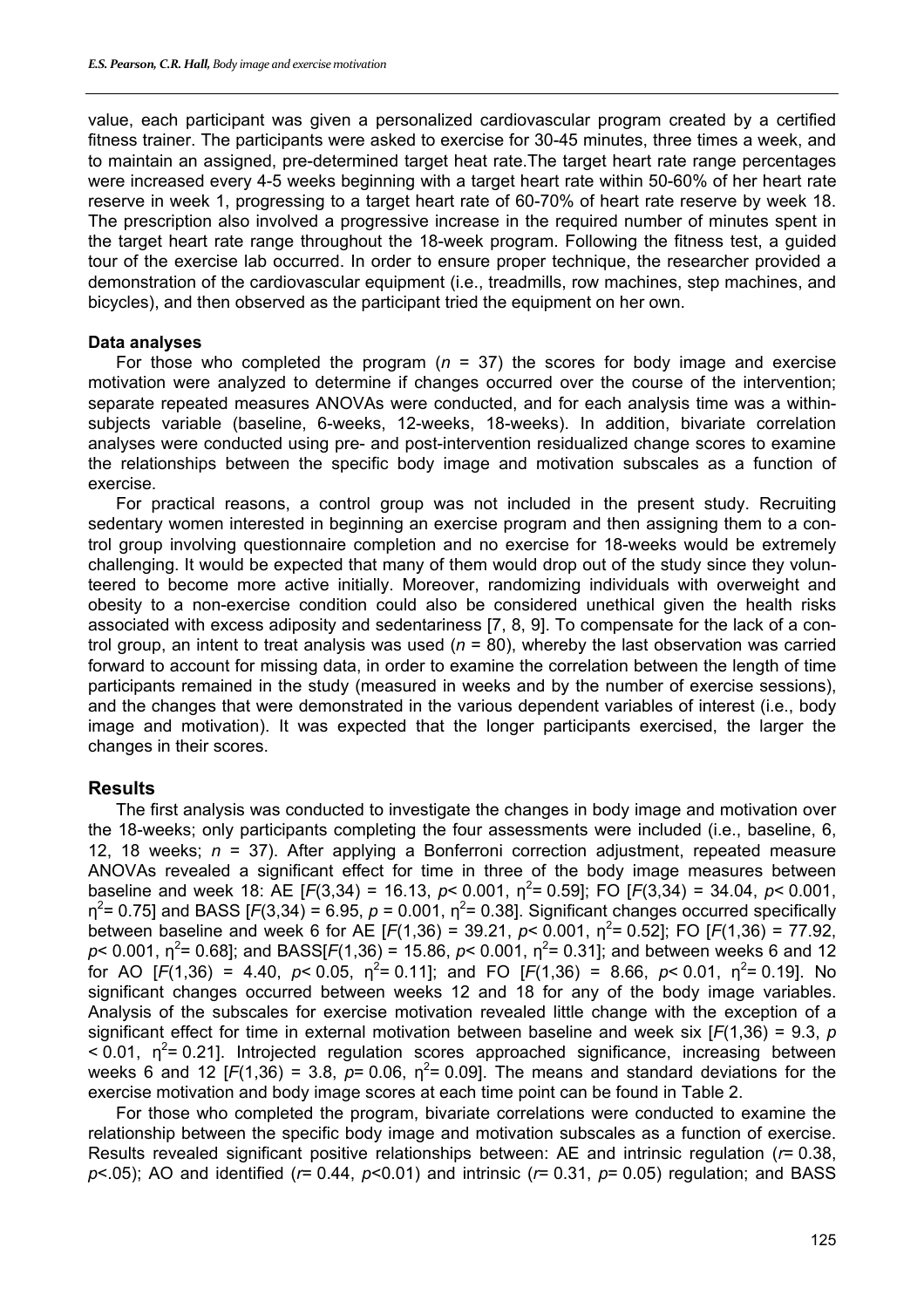and intrinsic regulation (*r*= 0.50, *p*= 0.001).The relationship between BASS and identified regulation approached significance (*r*= 0.29, *p* = 0.08). In addition, significant negative correlations were found between amotivation and AO (*r* = -0.36, *p*<0.05), and FE (*r* = -0.33, *p*<0.05). The correlations for body image and motivation can be found in Table 3.

Correlations between the length of time participants remained in the study (*n* = 80) and the changes that were demonstrated in the various dependent psychological variables of interest revealed a number of significant relationships. For body image, significant positive relationships were observed between several subscales and both total weeks of exercise and total number of exercise sessions suggesting that the longer individuals remained in the program, the higher their body image scores. These included: AE (*r*= 0.31, *p*< 0.01; *r*= 0.30, *p*< 0.01); FO (*r*= 0.57, *p*< 0.001; *r*= 0.57, *p*< 0.001); and BASS (*r*= 0.26, *p*< 0.05; *r*= 0.24, *p*= 0.05). For SDT's motivational regulations, significant negative relationships were observed for external regulation and both total weeks (*r* = -0.78, *p*< 0.001) and total sessions (*r* = -0.74, *p*< 0.001) of exercise. Introjected regulation was negatively and significantly associated with total sessions of exercise (*r* = -0.22, *p*< 0.05), while significant positive relationships approaching significance were observed for identified regulation and weeks of exercise(*r*= 0.19, *p*= 0.09), as well as intrinsic regulation and total exercise sessions (*r*= 0.19, *p*= 0.09).

| Subscale&<br>Number of Items                           | $\alpha$ by time-point            | Description                                                                                                                                                                                                                                                                                                                                                                                                                                                                                                    |
|--------------------------------------------------------|-----------------------------------|----------------------------------------------------------------------------------------------------------------------------------------------------------------------------------------------------------------------------------------------------------------------------------------------------------------------------------------------------------------------------------------------------------------------------------------------------------------------------------------------------------------|
| Appearance<br>Evaluation (AE)<br>$n = 7$               | $\alpha$ = 0.85, 0.87, 0.87, 0.87 | AE involves feelings of physical attractiveness or unattractiveness regarding<br>one's looks. Higher scores are associated with positive and satisfying feelings<br>about physical appearance whereas low scores indicate a general<br>unhappiness.                                                                                                                                                                                                                                                            |
| Appearance<br>Orientation (AO)<br>$n = 12$             | $\alpha$ = 0.84, 0.89, 0.90, 0.89 | AO describes the extent to which one invests in his or her appearance. High<br>scorers pay attention to their appearance, perform extensive grooming behav-<br>iours, and generally place more importance on how they look. Low scorers are<br>more apathetic towards their appearance, placing little importance on how they<br>look and expending minimal effort to "look good."                                                                                                                             |
| Fitness Evalua-<br>tion (FE)<br>$n = 3$                | $\alpha$ = 0.77, 0.78, 0.79, 0.82 | FE is characterized by feelings of being physically fit or unfit. High scorers<br>regard themselves as in shape, or athletically competent and active; they also<br>place value on fitness and are involved in activities which seek to enhance or<br>maintain their fitness. Low scores represent feelings of being out of shape, or<br>athletically unskilled; little value is placed on physical fitness and low scorers<br>do not strive to incorporate regular exercise activities into their lifestyles. |
| Fitness Orienta-<br>tion (FO)<br>$n = 13$              | $\alpha$ = 0.73, 0.76, 0.79, 0.80 | FO examines the extent to which one invests in being physically fit or athleti-<br>cally competent. High scorers value fitness and are involved actively in activi-<br>ties that maintain or enhance their fitness. Low scorers do not place value on<br>physical fitness and do not incorporate regular exercise into their lifestyles.                                                                                                                                                                       |
| <b>Body Areas</b><br>Satisfaction<br>(BASS)<br>$n = 9$ | $\alpha$ = 0.76, 0.80, 0.80, 0.89 | The BASS is similar to the AE subscale; however, the BASS focuses more on<br>specific aspects of one's appearance. Higher scores indicate that individuals<br>are generally content with most areas of their body. Low scorers are unhappy<br>with the size and/or appearance of several areas.                                                                                                                                                                                                                |

Table 1. Description and reliability coefficients for the MBSRQ subscales [49]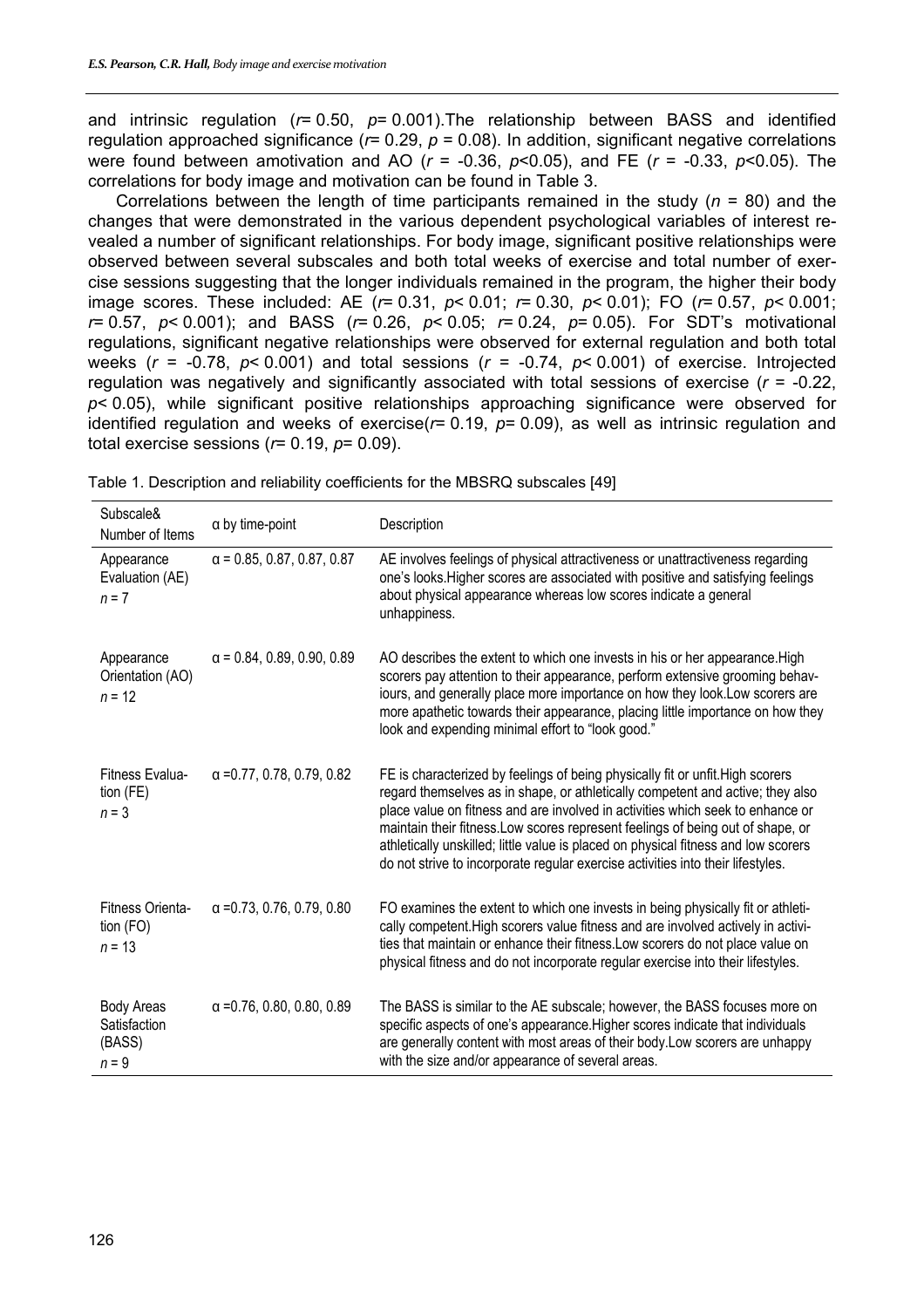| Variable                   | Baseline    | 6-week      | 12-week     | 18-week     |
|----------------------------|-------------|-------------|-------------|-------------|
| <b>AE</b>                  | 2.4(0.68)   | 2.8(0.73)   | 2.7(0.73)   | 2.8(0.76)   |
| AO                         | 3.3(0.58)   | 3.3(0.61)   | 3.2(0.65)   | 3.2(0.62)   |
| FE.                        | 3.3(0.73)   | 3.2(0.82)   | 3.3(0.79)   | 3.4(0.77)   |
| <b>FO</b>                  | 2.6(0.47)   | 3.2(0.48)   | 3.3(0.44)   | 3.3(0.48)   |
| <b>BASS</b>                | 2.6(0.53)   | 2.9(0.55)   | 2.9(0.55)   | 2.9(0.72)   |
| Amotivation                | 0.25(0.6)   | 0.25(0.5)   | 0.32(0.6)   | 0.22(0.5)   |
| <b>External Regulation</b> | 0.63(0.6)   | 0.35(0.6)   | 0.45(0.6)   | 0.36(0.6)   |
| Introjected Regulation     | 1.7(1.0)    | 1.5(1.2)    | 1.7(1.2)    | 1.7(1.2)    |
| Identified Regulation      | 2.4(0.7)    | 2.5(0.7)    | 2.5(0.7)    | 2.6(0.9)    |
| Intrinsic Motivation       | 1.9(1.0)    | 2.2(0.8)    | 2.1(0.9)    | 2.2(1.0)    |
| Weight (kg)                | 83.8 (16.0) | 83.7 (15.9) | 83.1 (15.8) | 82.6 (15.8) |
| WC (in)                    | 38.3(4.8)   | 36.8(7.7)   | 36.9(5.5)   | 36.7(5.4)   |
| Fat mass (kg)              | 35.4 (11.8) | 35.0 (11.6) | 34.8 (11.5) | 34.4 (11.5) |
| Fat-free mass (kg)         | 48.4 (5.3)  | 48.8 (5.4)  | 48.3(5.3)   | 48.2 (5.3)  |
| Android fat (%)            | 51.3(7.8)   | 50.3(7.7)   | 50.9(7.8)   | 50.7(7.8)   |
| Gynoid fat (%)             | 52.7 (4.6)  | 52.4 (4.7)  | 52.1(4.6)   | 52.2(5.0)   |
| $VO2$ max (L/min)          | 2.4(0.48)   |             |             | 2.5(0.38)   |

| Table 2. Descriptive Statistics for Subscales, Body Composition, and Fitness ( $n = 37$ ) |  |
|-------------------------------------------------------------------------------------------|--|
|-------------------------------------------------------------------------------------------|--|

*Values are expressed as M (SD)* 

| Table 3. Bi-variate Correlations for MBSRQ and BREQ-2 Subscales $(n = 37)$ |  |
|----------------------------------------------------------------------------|--|
|                                                                            |  |

| Measure     | Amotivation | External<br>Regulation | Introjected<br>Regulation | Identified<br>Regulation | <b>Intrinsic</b><br>Regulation |
|-------------|-------------|------------------------|---------------------------|--------------------------|--------------------------------|
| AE          | $-0.15$     | $-0.02$                | $-0.08$                   | 0.16                     | $0.38*$                        |
| AO          | $-0.36*$    | 0.30                   | 0.16                      | $0.44**$                 | $0.31*$                        |
| FE          | $-0.33*$    | 0.13                   | 0.16                      | 0.17                     | 0.19                           |
| FO          | $-0.21$     | 0.09                   | $-0.07$                   | 0.19                     | 0.17                           |
| <b>BASS</b> | $-0.12$     | $-0.26$                | 0.12                      | 0.29                     | $0.51***$                      |

*\*p< 0.05; \*\*p< 0.01; \*\*\*p= 0.001* 

2

# **Discussion**

The purpose of this study was to examine changes in body image over time among women with overweight and obesity, and determine specifically whether changes in these dimensions were related to changes in SDT's motivational regulations as a function of participating in an 18-week cardiovascular exercise program. As expected, results revealed significant positive changes to body image during the program pertaining to perceptions of appearance and fitness. That is, participants experienced significant increases to AE and BASS within the first six weeks of the program indicating that feelings of satisfaction with overall and specific aspects of appearance, as well as physical attractiveness increased. In a recent meta-analysis, Campbell and Hausenblas [24] noted that enhanced perceptions of body image may occur because an individual feels that his/her body is improving through the exercise experience. Consistent with this notion, these participants endorsed significant improvements to FO (the extent of investment in being physically fit), not only for the first six weeks of the program, but also between weeks six and 12 which connotes an increased sense of value placed on fitness. According to Cash [48], high FO scorers are strongly involved in activities to maintain or enhance their fitness.The correlational data in the present study support this assertion whereby the longer and more frequently participants exercised, the more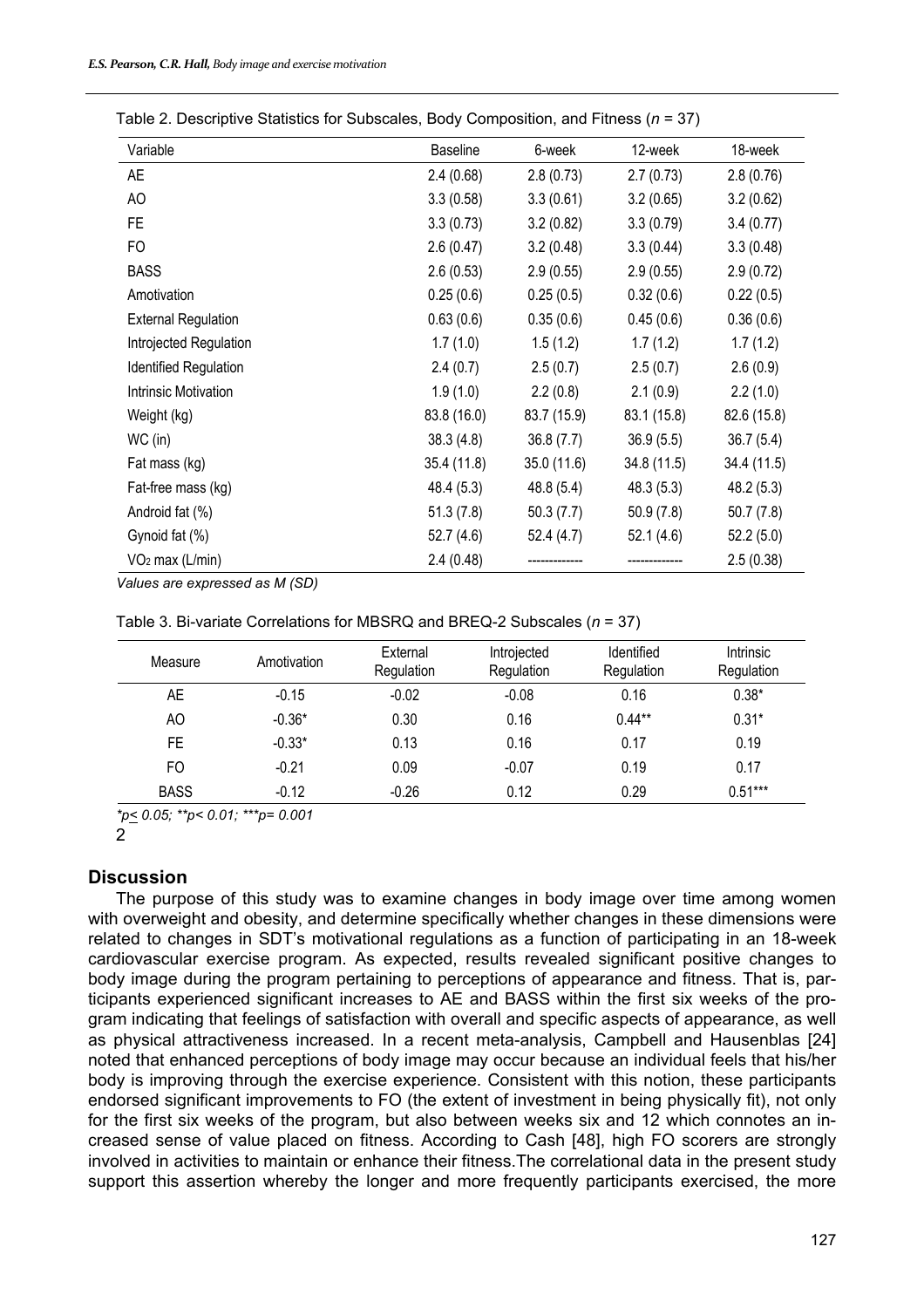their FO scores and subsequent investment tended to increase. This was also the case for AE, BASS, and exercise adherence: a finding congruent with previous research which has shown a positive significant relationship between BASS and exercise sessions attended among obese women participating in a cardiovascular-based exercise program [54].

Interestingly, little change was observed to the FE construct which measures feelings of being physically fit or unfit. Thus, in this context, it was not necessary for participants to regard themselves as "in shape" or athletically competent in order to experience feeling more satisfied with their appearance. Rather, feeling invested through participating in the physical activity itself and placing value on fitness (i.e., FO) were more salient experiences among these women. Given that low FO scorers do not generally incorporate exercise activities into their lifestyles on a regular basis [48], this is an important finding from an adherence perspective. Based on the present results, and in light of the fact that minimal improvements to body image were observed beyond the 12 week time point, incorporating tools and practices that can assist with tapping into participant values in relation to the exercise experience should be considered for future studies (e.g., motivational interviewing via Co-Active life coaching skills [55, 56, 57]).

In an effort to gain an increased insight into the motivational mechanisms behind the body image and exercise relationship, the present study examined body image in relation to SDT's motivational regulations. Previous research grounded in SDT and targeting women in an exercise context has demonstrated significant improvements to the more autonomous forms of self-regulation over time [58, 59]. For example, Silva and colleagues [59] recently evaluated the impact of a 30-session intervention with obese women. The intervention focused, in part, on: building sustainable knowledge supporting informed choice; encouraging self-initiation while limiting prescriptions and demands; providing participants with options; and encouraging participants to explore congruence between their values and lifestyles while providing positive feedback. Results revealed a large intervention effect size for perceived autonomy-promoting treatment climate which is integral for eliciting improvements in the more self-determined regulations. In contrast, no significant motivational changes were observed in the current study over time with the exception of external regulation which decreased significantly between baseline and week six of the program. One possible explanation for the present findings is that a behavioural component was not included as part of the exercise intervention. Focusing more on specific autonomy supporting elements such as those implemented by Silva et al. [59] may have proven efficacious for enhancing the motivational regulations among these particular participants and should be considered for ensuing studies.

Despite minimal change to these regulations in and of themselves, results did reveal a significant positive relationship between AO and identified regulation which implies that participants were increasingly invested in their appearances, and that this investment was related to their identifying with or valuing the exercise behaviour. Within SDT, if health behaviours such as exercise are to be maintained successfully beyond treatment settings, it is important that individuals do come to place value on the behaviours and endorse their importance on a personal level [37]. Further, for participants in the present study, AE, AO, and BASS were all significantly correlated with intrinsic motivation suggesting that in this population, improvements to these appearance-related components of body image were related to participants' deriving genuine pleasure or satisfaction through engaging in the exercise. SDT distinguishes between intrinsic life goals (e.g., personal growth, physical health) and extrinsic life goals (fame, physical attractiveness) and posits that focusing more on the former produces greater maintenance to health behaviour changes over time [37]. Although participants in the present study were concerned about their appearance, it may be the case that in populations with obesity, focusing on more external variables such as attractiveness is necessary initially before participants can begin to endorse the performance of physical activity volitionally and enjoyably.

# **Conclusions**

*Strengths.* To our knowledge, this is the first study to examine changes in body image over the course of an 18-week cardiovascular exercise program; thus, these data make an important contribution towards our temporal understanding of how body image changes during an exercise pro-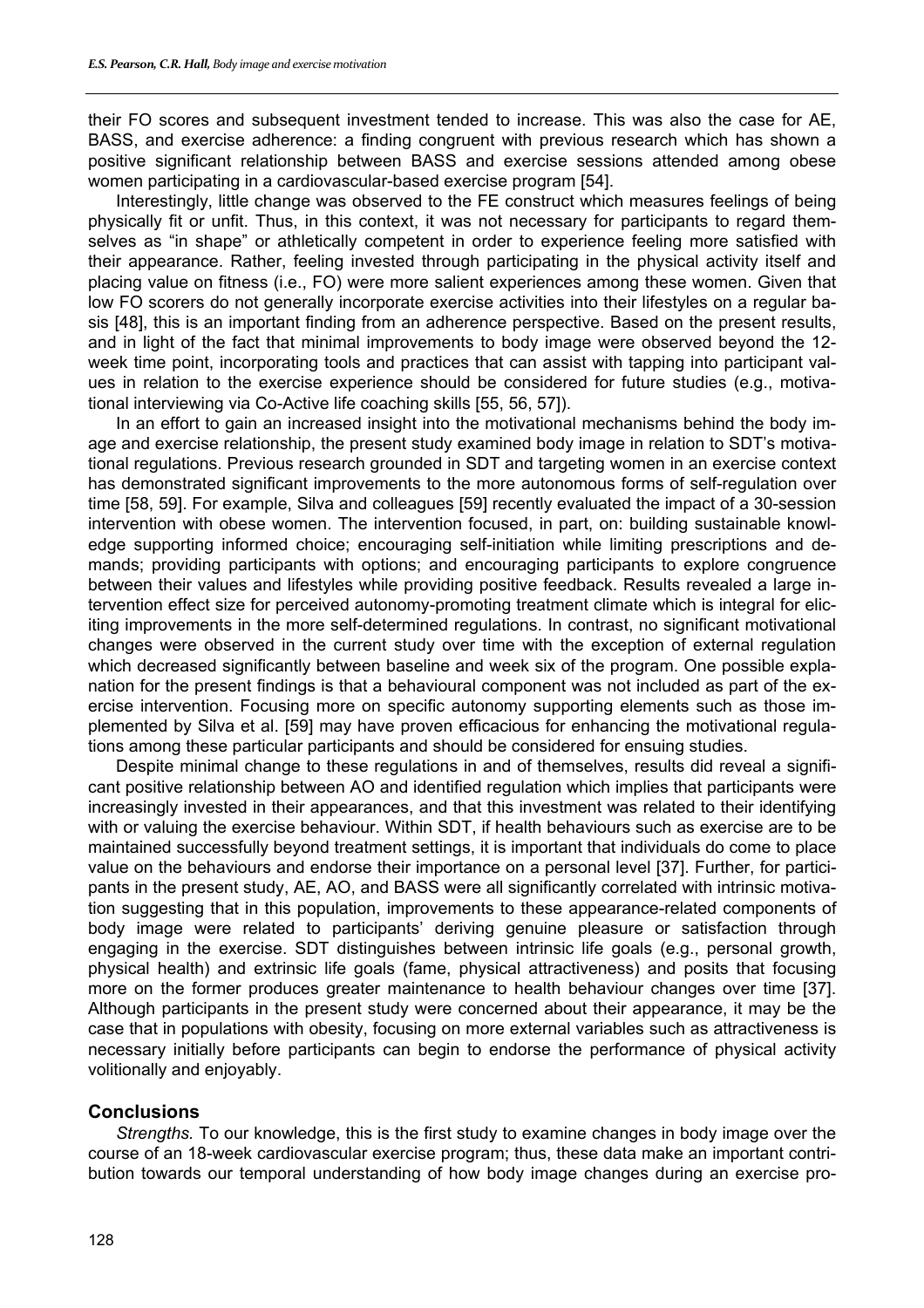gram. Based on these results, significant improvements to body image can occur in as little as six weeks and continue up to 12 weeks among women with overweight and obesity who are new to exercise. This is a salient finding given the negative health implications that often accompany these conditions, and the fact that a healthy body image can influence one's likelihood to engage in health promoting behaviours [23, 27]. Although no significant enhancements to body image were observed during the final third of the program, scores did remain stable which highlights the fact that 12 weeks may be a critical intervention length for future body image research. Further, the protocol for the present study did not involve a cognitive-behavioural component and focused entirely on the provision of an 18-week exercise program. Yet, enhancements to body image were still observed and found to be associated with greater participation, thereby underscoring the salient impact that cardiovascular exercise can have on body satisfaction and investment towards fitness. Additionally, few studies to date have examined the relationship between body image and SDT's motivational regulations.This study provides some insight for future studies wishing to examine these constructs with a view towards enhancing autonomy and influencing physical activity adherence rates positively.

*Limitations.* The results of the present study are informative; however, there are limitations worth considering. First of all, a relatively small sample size was obtained and examined, which may have impacted the findings. In addition, because the current study took place in a private controlled laboratory, the ecological validity of the intervention cannot be ascertained nor the results generalized beyond this type of setting.The inclusion of more lifestyle-based exercise (e.g., in the homes of participants) as part of the intervention protocol should be considered for future studies. Finally, including a comparison group, perhaps one that engaged in another form of physical activity such as resistance training, would have reduced the threats to internal validity (e.g., no control group) inherent in the present study.

*Future directions and conclusions.* Future studies attempting to replicate the present findings should incorporate a larger sample size in order to uncover optimal conditions for enhancing these cognitions, especially beyond a 12-week period. Given that the present study utilized correlational data to investigate the relationships of interest, exploring the mechanisms between body image and motivational regulations over time is warranted so that inferences pertaining to causation can be made with certainty. Specifically, researchers should focus on potential mediators of this relationship (e.g., self-presentation, self-efficacy, setting, type and amount of exercise) in an effort to identify reasons for attrition while uncovering additional ways to enhance autonomy, thereby increasing the probability of long-term adherence.

# *Acknowledgements*

*This work was supported by the Social Sciences and Humanities Research Council of Canada [grant number 410-2007-1559].* 

# **References**

- 1. Melzer K, Kayser B, Pichard C. Physical activity: the health benefits outweigh the risks. Curr Opin Clin-Nutr. 2004;7:641-647.
- 2. Penedo FJ, Dahn JR. Exercise and well-being: a review of mental and physical health benefits associated with physical activity. Curr Opin Psychiatr. 2005;18:189-193.
- 3. Benefits of physical activity. Public Health Agency of Canada; 2010. Available at [http://www.phacaspc.gc.ca/hp-ps/hl-mvs/pa-ap/index-eng.php]. [Accessed April 23, 2009].
- 4. Physical activity levels among Canadian adults. Canadian Fitness and Lifestyle Research Institute; 2008. available at [http://www.cflri.ca/eng/levels/adult\_levels.php]. [Accessed April 2, 2009].
- 5. Dishman RK, Buckworth J. Increasing physical activity: A quantitative synthesis. Med Sci Sport Exer. 1996;28:706-719.
- 6. King GA, Fitzhugh EC, Bassett DR, et al. Relationship of leisure-time physical activity and occupational activity to the prevalence of obesity. Int J Obes. 2001;25:606-612.
- 7. Statistics Canada. Health Reports (Catalogue no. 82-003-XPE, 17(3)). Ottawa, Ontario, Canada: Health Statistics Division; 2006.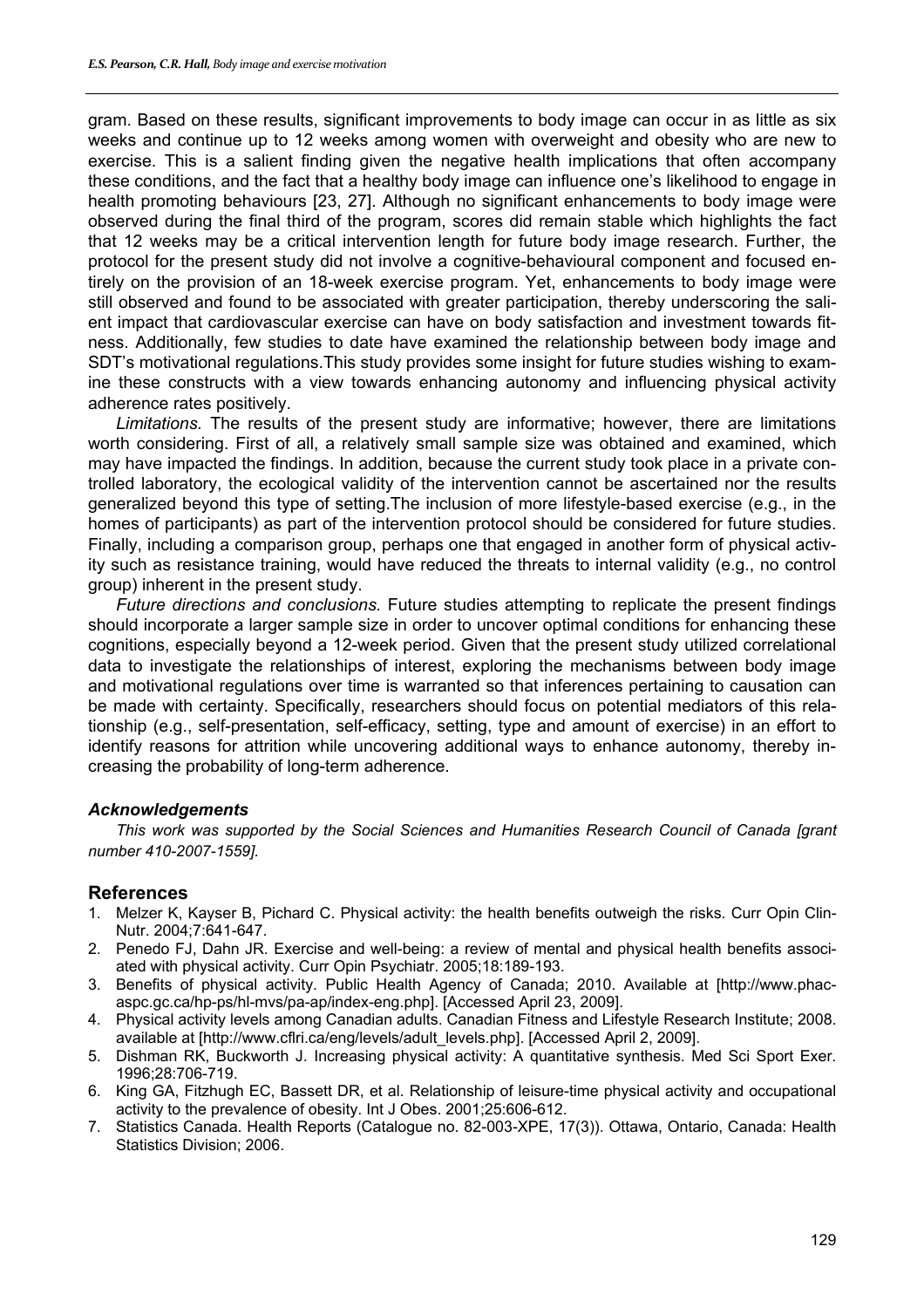- 8. Lau DCW, Douketis, JD, MorrisonKM, Hrmiak IM, Sharma AM. 2006 Canadian clinical practice guidelines on the management and prevention of obesity in adults and children [summary]. Can Med Assoc J. 2007;176:1-13.
- 9. Obesity and overweight. World Health Organization. Available at [http://www.who.int/mediacentre/ factsheets/fs311/en/index.html]. [Accessed April 23, 2009].
- 10. Schwartz MB, Brownell KD. Obesity and body image. Body Image. 2004;1:43-56.
- 11. Annis NM, Cash TF, Hrabosky JI. Body image and psychosocial differences among stable average weight, currently overweight, and formerly overweight women: The role of stigmatizing experiences. Body Image. 2004;1:155-167.
- 12. van der Merwe MT. Psychological correlates of obesity in women. Int J Obes. 2007;31:14-18. doi:10.1038/sj.ijo.0803731
- 13. Foster GD, Wadden TA, Vogt RA. Body image in obese women before, during and after weight loss treatment. Health Psychol. 1997;16:226-229.
- 14. Matz PE, Foster GD, Faith MS, Wadden TA. Correlates of body image dissatisfaction among overweight women seeking weight loss. J Consult Clin Psych. 2002;70:1040-1044.
- 15. Cash TF,Pruzinsky T, editors.Body images: Development, deviance, and change. New York NY: Guildford Press; 1990.
- 16. Cash TF, Morrow JA, Hrabosky JI, PerryAA. How has body image changed? A cross-sectional investigation of college women and men from 1893-2001. J ConsultClin Psych 2004;72:1081-1089.
- 17. Grediagin M, Cody M, Rupp J, Benardot D, Shern R. Exercise intensity does not effect body composition change in untrained, moderately overfat women.J Am Diet Assoc. 1995;95:661-665.
- 18. Bish CL, Blanck HM, Serdula MK, Marcus M, Kohl HW, Khan LK. Diet and physical activity behaviours among Americans trying to lose weight: 2000 behavioral risk factor surveillance system. Obes Res. 2005;13:596-607.
- 19. Thompson JK, Heinberg LJ, Altabe M, Tantleff-Dunn S. Exacting beauty: Theory, assessment and treatment of body image disturbance. Washington, DC: American Psychological Association; 1999.
- 20. Tiggemann M. Media influences on body image development. In: Cash TF, Pruzinsky T, editors. Body image: A handbook of theory, research, and clinical practice. New York NY: The Guilford Press; 2002, 91-98.
- 21. Rosen JC. Body image assessment and treatment in controlled studies of eating disorders. Int J Eat Disorder. 1996;20:331-343.
- 22. Anderson LA, Eyler AA, Galuska DA, Brown DR, Brownson RC. Relationship of satisfaction with body size and trying to lose weight in a national survey of overweight and obese women aged 40 and older United States. Prev Med. 2002;35:390-396.
- 23. Hausenblas HA, Fallon EA. Exercise and body image: A meta-analysis. Psychol Health. 2006;21:33-47.
- 24. Campbell A, Hausenblas H. Effects of exercise interventions on body image: A meta-analysis. J Health Psychol. 2009;14:780-793.
- 25. WilliamsPA, Cash TF. Effects of a circuit weight training program on the body images of college students. Int J Eat Disorder. 2001;30:75-82.
- 26. Miller CT, Downey KT. A meta-analysis of heavyweight and self-esteem. Pers Soc Psychol Rev. 1998;31:68-84.
- 27. McDonald K, Thompson KJ. Eating disturbances, body image dissatisfaction, and reasons for exercising: Gender differences and correlational findings. Int J Eat Disorder. 1992;11:289-292.
- 28. Martin KA, Lichtenberger CM. Fitness enhancement and body image change. In: Cash TF, Pruzinsky T, editors. Body image: A handbook of theory, research, and clinical practice. New York NY: Guilford Press; 2002, 414-421.
- 29. Martin Ginis KA, Bassett RL.Exercise and changes in body image. In: Cash TF, Smolak L, editors. Body image: A handbook of science, practice, and prevention. New York NY: Guilford Press; 2011, 378-386.
- 30. Friedman KE, Reichmann SK, Costanzo PR, Musante GJ. Body image partially mediates the relationship between obesity and psychological distress. Obes Res. 2002;10:33-41.
- 31. Ingledew DK, Markland D. The roles of motives in exercise participation. Psychol Health. 2008;23:807- 828.
- 32. Hagger M,Chatzisarantis N. Self-determination theory and the psychology of exercise. Int Rev Sport Exerc Psychol. 2008;1:79-103.
- 33. Ryan RM, Deci EL. Self-determination theory and the facilitation of intrinsicmotivation, social development, and well-being. Am Psychol. 2000;55:68-78.
- 34. Ryan RM, Deci EL. To be happy or to be self-fulfilled: A review of research on hedonic and eudaimonic well-being. In: Fiske S, editor. Annual review of psychology. Palo Alto CA: Annual Reviews; 2001,141- 166.